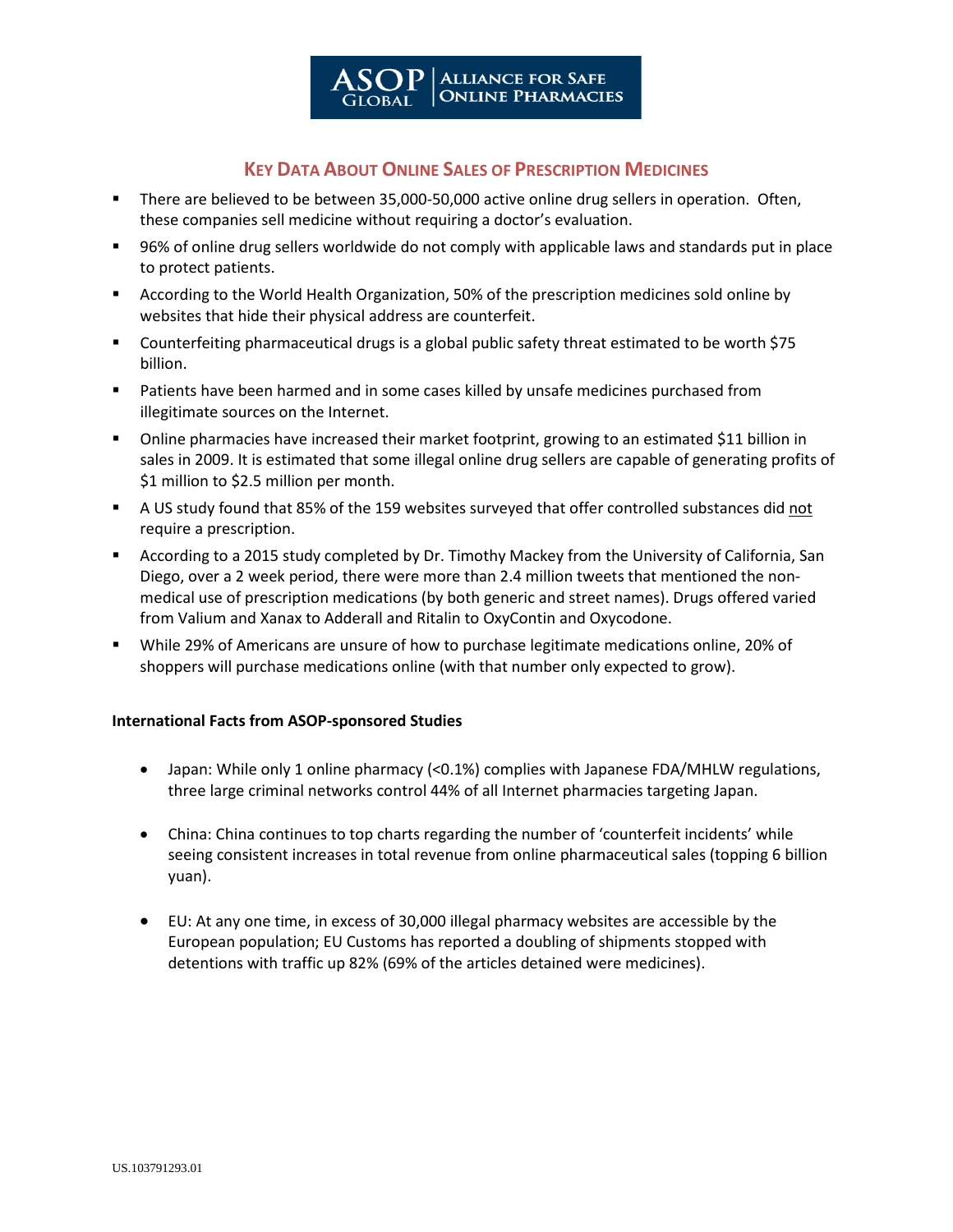## **EXAMPLES OF PATIENTS HARMED BY MEDICATIONS PURCHASED ONLINE**

These are just a few illustrations, in chronological order, of the serious and growing global problem of illegal online drug sellers.

- 1. On April 12, 2015, Eloise Parry died after consuming "diet pills" that she purchased over the Internet. The police are investigating the case and believe the pills contain the highly toxic substance, dinitrophenol or  $DNP<sup>1</sup>$  $DNP<sup>1</sup>$  $DNP<sup>1</sup>$
- 2. Emily-Sue Thomas, 18, became violently ill after taking a weight-loss pill that she purchased online. Thomas said she became interested in the drug after viewing an advertisement on her Facebook page claiming that the drug was popular with celebrities. $<sup>2</sup>$  $<sup>2</sup>$  $<sup>2</sup>$ </sup>
- 3. Michael Thompson, a Nova Scotia man, died on March 18, 2015, of an accidental overdose. Thompson was addicted to prescription drugs and his family received an alarming package in the mail just two days after his death. The envelope was from reChem Labs and contained what they thought was the drug equivalent to Avitan, an anti-anxiety medicine. After analysis it was found to be Etizolam, a drug 10 times more potent than Valium. Etizolam is not approved for sale in either the U.S. or Canada. $3$
- 4. On January, 3, 2015, Kelly Best, a 19-year-old man, died after taking counterfeit OxyContin that contained a high dose of a different drug. Best is the third person in Saskatoon to be killed by the pills within 6 months according to Canadian police. $4$
- 5. In November 2014, Aidan Karpenko, 19, was found dead just hours after taking a single Etizolam pill that was purchased by his friend on the Internet. Etizolam is a medication used to treat anxiety, insomnia and panic attacks. The drug is not licensed or regulated in the UK; however it is licensed in Japan and India.<sup>[5](#page-1-4)</sup>
- 6. On April 23, 2013, Sarah Houston, a 23-year old medical student in the United Kingdom obsessed with her weight, purchased DNP, a deadly diet pill, through an online drug seller. The pill, sold as a weight loss aid through many illicit online pharmacies, is actually a pesticide with lethal consequences to humans. Ms. Houston died the day after a bout of breathlessness, icteric sclera and hyperthermia, symptoms she had previously experienced.<sup>[6](#page-1-5)</sup>
- 7. On April 4, 2012, a mother and son in Los Angeles were looking for cold medication. They purchased and fell victim to a counterfeit drug "vitamin injection." The victim's heart rate

<span id="page-1-1"></span><sup>2</sup> "Health professionals urge the public to steer clear of 'dangerous' online slimming pills" Wales Online (March 26, 2015); available at <http://www.walesonline.co.uk/news/health/health-professionals-urge-public-steer-8926003>

<span id="page-1-2"></span> $3$  " 'Research chemicals' making their way into illicit drug markets, police say" Yahoo! News (October 1, 2015); available at https://ca.news.vahoo.com/research-chemicals-making-way-illicit-090000428.html

<span id="page-1-3"></span> $\frac{4}{3}$  "Counterfeit OxyContin claims another life in Canada" Securing Industry (January 12, 2015); available at <http://www.securingindustry.com/pharmaceuticals/counterfeit-oxycontin-claims-another-life-in-canada/s40/a2233/#.VoBtZVJmo-x> <sup>5</sup>" 'One pill can kill' warning after death of popular Chesterfield teen" Derbyshire Times (November 27, 2014); available at

<span id="page-1-0"></span><sup>&</sup>lt;sup>1</sup> "Warnings after student 'diet-pills' death" Yahoo! News (April 21, 2015); available a[t https://uk.news.yahoo.com/warnings-student](https://uk.news.yahoo.com/warnings-student-diet-pills-death-092436702.html#RFWMuwe)[diet-pills-death-092436702.html#RFWMuwe](https://uk.news.yahoo.com/warnings-student-diet-pills-death-092436702.html#RFWMuwe)

<span id="page-1-4"></span><http://www.derbyshiretimes.co.uk/news/grassroots/one-pill-can-kill-warning-after-death-of-popular-chesterfield-teen-1-6973111><br><sup>6</sup> "Banned slimming drug kills medical student: Coroner attacks online dealers who target the v

<span id="page-1-5"></span><sup>22, 2013);</sup> available at [http://www.dailymail.co.uk/health/article-2312986/Sarah-Houston-Banned-slimming-drug-DNP-kills-medical-student](http://www.dailymail.co.uk/health/article-2312986/Sarah-Houston-Banned-slimming-drug-DNP-kills-medical-student-coroner-attacks-online-dealers-target-vulnerable.html)[coroner-attacks-online-dealers-target-vulnerable.html](http://www.dailymail.co.uk/health/article-2312986/Sarah-Houston-Banned-slimming-drug-DNP-kills-medical-student-coroner-attacks-online-dealers-target-vulnerable.html) This medicine was misused. The patient took both anti-depressants and a pill marketed as a weight loss aid containing lethal ingredients.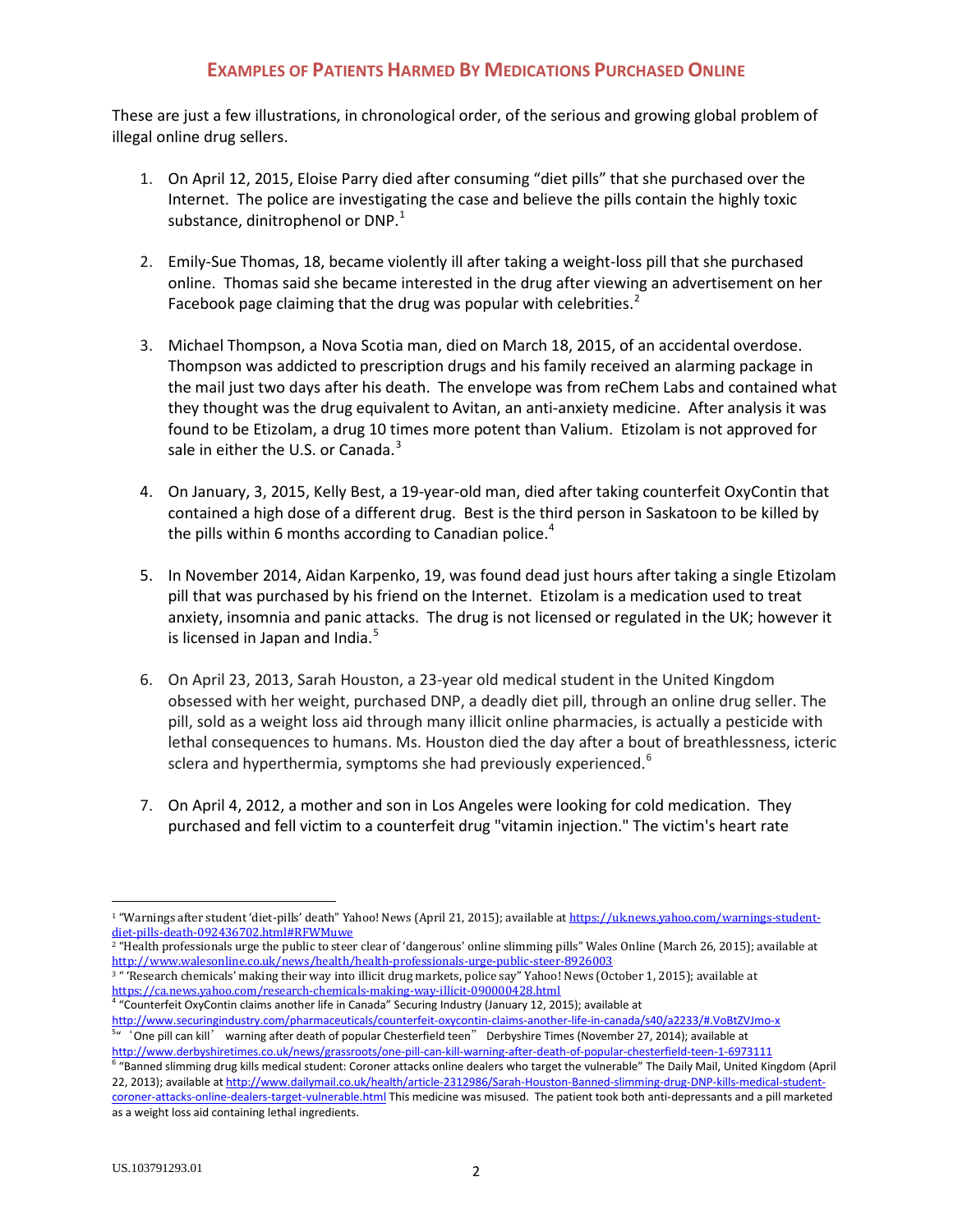increased rapidly, experienced severe headaches, dramatic weight loss, pass-outs and numbness in lips. The victim was eventually hospitalized.<sup>[7](#page-2-0)</sup>

- 8. On June 3, 2011, an emergency room doctor, from Texas, suffered a stroke from ingesting counterfeit Alli from *www.2daydietshopping.com.* The counterfeit Alli was produced using the controlled substance sibutramine, rather than the approved ingredient orlistat, and then shipped to the US for redistribution. Two individuals operated the site. The first is a Chinese citizen who has been sentenced to 7 years in federal prison, \$504,815.39 in restitution to victims, and deportation following his sentence. The second US citizen received 3 years probation.<sup>[8](#page-2-1)</sup>
- 9. In January of 2010, 150 patients were admitted to hospitals in Singapore after taking counterfeit Tadalafil and herbal preparations that claimed to cure erectile dysfunction. Seven (7) of the patients were comatose and four (4) subsequently died from the online drugs which contained powerful ingredients used to treat diabetes.<sup>[9](#page-2-2)</sup>
- 10. Steven Kovacs was a 22-year old aspiring psychologist in New York when he started buying medication online after first being prescribed Adderall, used to treat attention-deficit hyperactivity disorder, and Xanax, used to treat anxiety. Steven died of a prescription drug overdose on July 8, 2009 after mixing, Adderall, Xanax and OxyContin.<sup>[10](#page-2-3)</sup>
- 11. On May 22, 2008, a man from Wichita, Kansas died from an accidental overdose of muscle relaxants he received from an online pharmacy. He obtained these drugs without ever visiting a doctor. The man's wife described her husband as "an addict --and that the Internet sites that sold him the drugs were his pushers." $11$
- 12. Marcia Bergeron, a Canadian resident and US citizen, died in 2006 from heavy metal poisoning caused by the contaminated prescription medications she had purchased from an illicit online pharmacy. Otherwise healthy, the coroner determined that Bergeron died of cardiac arrhythmia caused by metal toxicity from counterfeit medication. According to the coroner, the website where Marcia bought her medicines looked reputable as did the box of pills, but the drugs were actually shipped from overseas and had high levels of lead, titanium, and arsenic, which caused her death.<sup>[12](#page-2-5)</sup>
- 13. On December 17, 2006, Craig Schmidt, a 30-year-old plastics salesman, purchased Xanax (an anxiety drug) and Ultram (a painkiller) from an online drug seller without seeing or speaking to the doctor that prescribed the medications. After taking the drugs, he nearly died and has been

<span id="page-2-0"></span> $7$  "Cracking Down on Counterfeit Drugs" San Diego Union-Tribune (April 4, 2012); available at <http://www.utsandiego.com/news/2012/apr/04/cracking-down-counterfeit-drugs/?page=1#article> This medicine was contaminated.<br><sup>8</sup> "June 3, 2011: Chinese National Sentenced to Federal Prison for Trafficking Counterfeit Pharmac

<span id="page-2-1"></span>Justice (June 3, 2011); available a[t http://www.fda.gov/ICECI/CriminalInvestigations/ucm257912.htm](http://www.fda.gov/ICECI/CriminalInvestigations/ucm257912.htm)

<span id="page-2-2"></span>This medicine was contaminated with significantly high levels of metal. The patient suffered a stroke after ingesting the medication.<br><sup>9</sup> "Counterfeit Internet Drugs Pose Significant Risks and Discourage Vital Health Check medicine, claimed to cure erectile dysfunction contained a powerful drug used to treat diabetes. <http://www.sciencedaily.com/releases/2010/01/100120085348.htm>

<span id="page-2-3"></span><sup>&</sup>lt;sup>10</sup> "Mom, Schumer urge Web Pharmacy Crackdown," Newsday, United States (July 10, 2011); available at [http://www.newsday.com/long](http://www.newsday.com/long-island/mom-schumer-urge-web-pharmacy-crackdown-1.3016581)[island/mom-schumer-urge-web-pharmacy-crackdown-1.3016581](http://www.newsday.com/long-island/mom-schumer-urge-web-pharmacy-crackdown-1.3016581) This medicine was obtained without a prescription and was abused because

online prescription drugs were easily accessible.

 $11$  "Widow: My Husband Died from Online Drugs" CNN (May 22, 2008); available at

<span id="page-2-4"></span><http://www.cnn.com/2008/HEALTH/05/21/online.drugs/index.html?iref=allsearch> This drug was misused and abused. The medicine was purchased online without a doctor's visit or a prescription.

<span id="page-2-5"></span><sup>&</sup>lt;sup>12</sup> "Counterfeit Pills Bought Online Leads to Death, Coroner Confirms," The Times Colonist (July 6, 2007); available

at <http://www.canada.com/victoriatimescolonist/news/story.html?id=05142ca2-9796-4868-bf42-76e939915fa5&k=29039> This medicine was contaminated with significantly high levels of metal.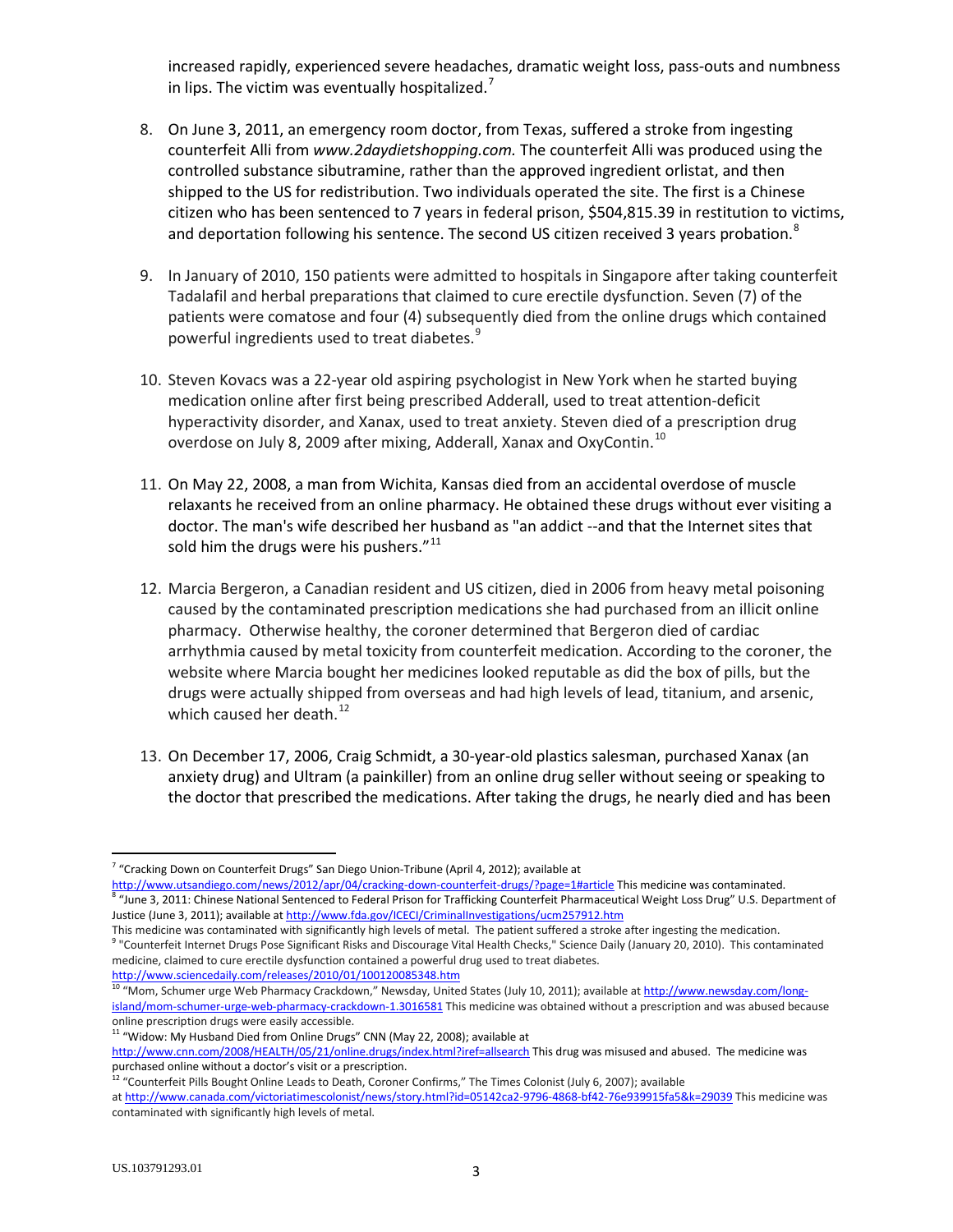left permanently impaired with brain damage that inhibits him from driving or even walking without stumbling.<sup>[13](#page-3-0)</sup>

14. On February 12, 2001, U.S. citizen Ryan Haight died from adverse reactions to painkillers that he purchased over the Internet. He was only required to fill out a questionnaire that was "examined" by a doctor who had never met him. $^{14}$  $^{14}$  $^{14}$ 

## **RECENT LAW ENFORCEMENT ACTIONS INVOLVING ILLEGAL ONLINE DRUG SELLERS**

A few examples of recent law enforcement actions involving online drug sales, in chronological order:

- 1. On October 29, 2015, Daniel Sanchez, 40, was sentenced to 21 months in prison and then be deported for his role in smuggling counterfeit drugs into the U.S. Sanchez arranged to have misbranded Viagra, painkillers and other prescription drugs imported from India to two reshippers in the U.S.: Neil Russell of Pittsburgh, PA, and Manuel Pena of Houston, TX. Both reshippers are under indictment along with Paridhi Sharma, who is identified as being the Indian shipper. $15$
- 2. On October 7, 2015, an investigation led by the United States Food and Drug Administration, Office of Criminal Investigations (FDA-OCI) in conjunction with the Puerto Rico Police Department, Guayama Municipal Police, and the Puerto Rico Treasury Department resulted in an indictment against Jorge L. Pagán Kortright and his companies. The indictment is for charges of introducing misbranded drugs into interstate commerce, conspiracy to commit wire fraud, wire fraud, and mail fraud. If found guilty, the defendant could face up to 30 years in prison for mail fraud and wire fraud charges.<sup>[16](#page-3-3)</sup>
- 3. In August of 2015, an indictment filed in the US District Court in Montana charged Canada Drugs and affiliates in the UK and Barbados with smuggling, money laundering and conspiracy. The online pharmacy sold \$78 million worth of unapproved, mislabeled and in some cases, counterfeit cancer drugs to doctors in the U.S. over a three-year period. All but one of the 14 companies and individuals named as defendants are located outside of the U.S. and will force prosecutors to undertake the extradition process.<sup>[17](#page-3-4)</sup>
- 4. From June 9-16, 2015, 236 agencies from 115 different countries came together to thwart online sales of counterfeit medicines through Operation Pangea VIII. The week-long operation resulted in the seizure of 20.7 fake and/or illicit medicines worth an estimated \$81 million. During the operation, 156 individuals were arrested in connection to these crimes.<sup>[18](#page-3-5)</sup>

<span id="page-3-4"></span><sup>17</sup> "US charges Canadian company with smuggling, money laundering" Yahoo! News (August 10, 2015); available at [http://news.yahoo.com/us-charges-canadian-company-smuggling-money-laundering-](http://news.yahoo.com/us-charges-canadian-company-smuggling-money-laundering-024150984.html;_ylt=AwrT6Vl3cNtV0u4A6xInnIlQ;_ylu=X3oDMTE0ODE1M2RiBGNvbG8DZ3ExBHBvcwMxBHZ0aWQDUFJEQkNLMV8xBHNlYwNzYw--)

<span id="page-3-0"></span><sup>&</sup>lt;sup>13</sup> "Online Extra: The Deadly Side Effects of Net Pharmacies" Bloomberg Businessweek (December 18, 2006); available at <http://www.businessweek.com/stories/2006-12-17/online-extra-the-deadly-side-effects-of-net-pharmacies>

<span id="page-3-1"></span><sup>&</sup>lt;sup>14</sup> "Don't underestimate the danger of drugs from abroad" San Diego Union-Tribune (February 25, 2011); available at *<http://www.signonsandiego.com/news/2011/feb/25/dont-underestimate-the-danger-of-drugs-from-abroad/>* This medicine was misused. The patient, without a prescription, purchased pain medications over the Internet. He had a serious reaction and died. The patient was only required to fill out a questionnaire that he was "examined" by a doctor who had never met him.

<span id="page-3-2"></span><sup>15</sup> "Counterfeit-drug smugglers, under indictment in Pittsburgh, headed to prison" Pittsburgh Post-Gazette (October 30, 2015); available a[t http://www.post-gazette.com/local/city/2015/10/30/Counterfeit-drug-smuggler-under-indictment-in-Pittsburgh-headed-to](http://www.post-gazette.com/local/city/2015/10/30/Counterfeit-drug-smuggler-under-indictment-in-Pittsburgh-headed-to-prison/stories/201510300160)[prison/stories/201510300160](http://www.post-gazette.com/local/city/2015/10/30/Counterfeit-drug-smuggler-under-indictment-in-Pittsburgh-headed-to-prison/stories/201510300160)

<span id="page-3-3"></span><sup>16</sup> "Businessman Arrested For Introducing Misbranded Drugs Into Interstate Commerce, Conspiracy, Wire And Mail Fraud" US FDA (October 8, 2015); available a[t http://www.fda.gov/iceci/criminalinvestigations/ucm466310.htm](http://www.fda.gov/iceci/criminalinvestigations/ucm466310.htm)

[<sup>024150984.</sup>html;\\_ylt=AwrT6Vl3cNtV0u4A6xInnIlQ;\\_ylu=X3oDMTE0ODE1M2RiBGNvbG8DZ3ExBHBvcwMxBHZ0aWQDUFJEQkNLMV8x](http://news.yahoo.com/us-charges-canadian-company-smuggling-money-laundering-024150984.html;_ylt=AwrT6Vl3cNtV0u4A6xInnIlQ;_ylu=X3oDMTE0ODE1M2RiBGNvbG8DZ3ExBHBvcwMxBHZ0aWQDUFJEQkNLMV8xBHNlYwNzYw--) [BHNlYwNzYw--](http://news.yahoo.com/us-charges-canadian-company-smuggling-money-laundering-024150984.html;_ylt=AwrT6Vl3cNtV0u4A6xInnIlQ;_ylu=X3oDMTE0ODE1M2RiBGNvbG8DZ3ExBHBvcwMxBHZ0aWQDUFJEQkNLMV8xBHNlYwNzYw--)

<span id="page-3-5"></span><sup>18</sup> http://www.interpol.int/Crime-areas/Pharmaceutical-crime/Operations/Operation-Pangea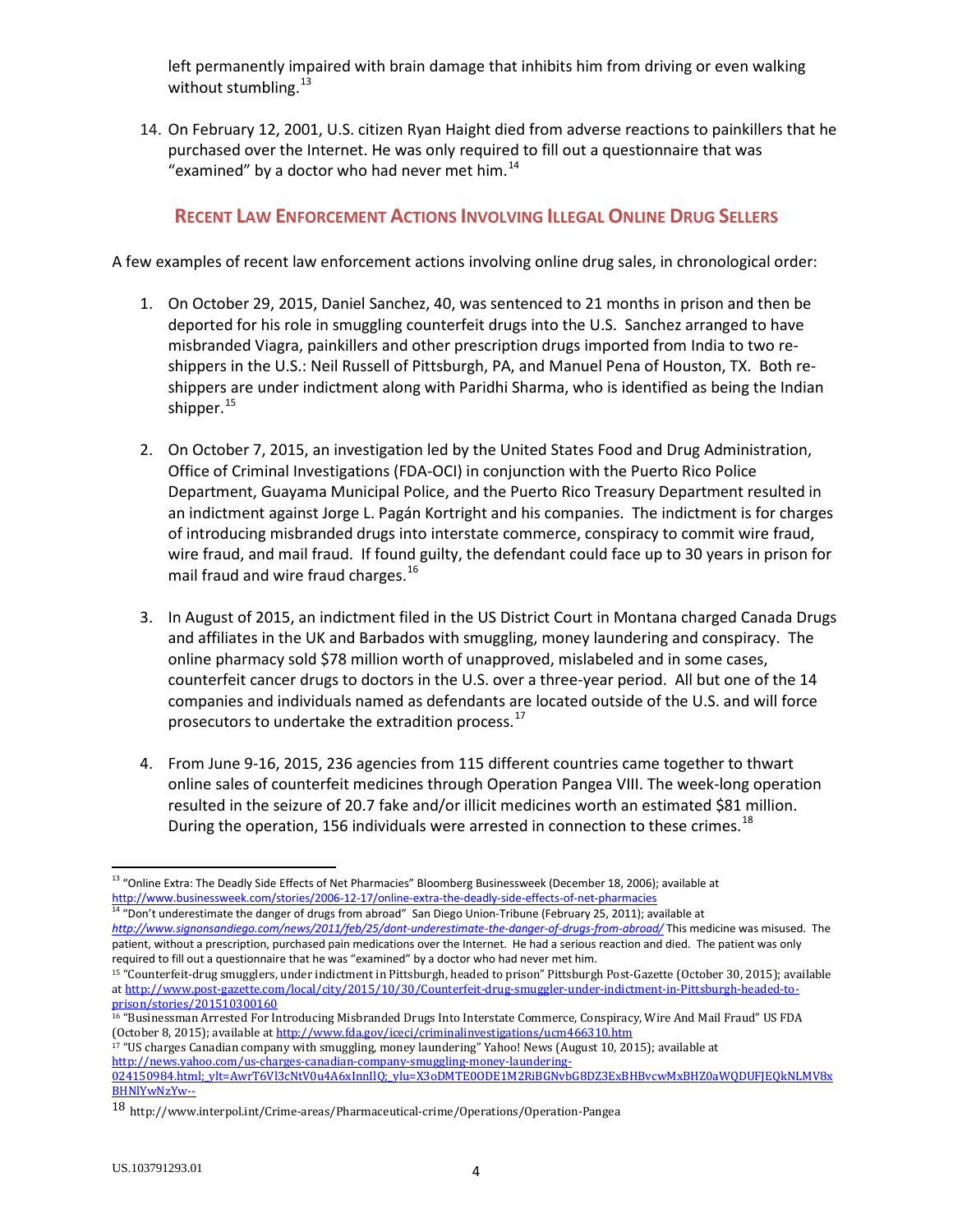- 5. Chinese police detained over 20 people in a crackdown on the production and online trading of fake drugs. Police seized at least 20,000 boxes of fake drugs and several tons of raw materials in the operation that lasted for more than three months. The drugs were sold to nearly 30 provinces and municipalities across China and the total selling price topped 100 million yuan  $(16.11$  million US dollars).<sup>[19](#page-4-0)</sup>
- 6. The UK's Medicines and Healthcare Products Regulatory Agency (MHRA) seized over £3 million of illegally traded medicines during 2014. Additionally, over 1,600 websites involved in the illicit selling and advertising of counterfeit or unlicensed medicines were shut down by the agency. The MHRA is now targeting social media by working with YouTube, Amazon, and eBay to combat these criminal efforts, and as a result, almost 19,000 online videos have been removed in the past year. $20$
- 7. On May 22, 2014, the U.S. FDA reported on the  $7<sup>th</sup>$  annual International Internet Week of Action (IIWA) also known as Operation Pangea VII. During the event, May 13 to May 20, 2014, law enforcement, customs, and regulatory authorities from 111 countries collaborated to target illegal online pharmacies. Within the U.S. the FDA along with Customs and Border Protection (CBP) inspected packages at various mail facilities resulting in the seizure of 583 shipments. The FDA notified Internet service providers of the 1,975 websites in violation of U.S. law.<sup>[21](#page-4-2)</sup>
- 8. In May of 2014, the San Diego County Sheriff's Department made 19 arrests and seized drugs and \$25,000 in U.S. and Mexican currency after a five-month undercover investigation called Operation.com. Undercover deputies made 41 buys upon easily finding drugs available on sites like Facebook and Craigslist. Seized were quantities of heroin, methamphetamine, LSD, cocaine, Ecstasy and prescription drugs.<sup>[22](#page-4-3)</sup>
- 9. In a March 2014 raid, India's FDA officials seized more than 4,000 strips of prescription drugs including addictive anti-depressants, anti-hypertensives and Viagra, worth over Rs 4,000,000, before the shipments could be illegally exported. All of the drugs had been ordered online, and the raid came just before the consignment was about to be smuggled to various countries like the US, UK, Australia, Japan, and Dubai. $^{23}$  $^{23}$  $^{23}$
- 10. On June 27, 2013, the U.S. FDA reported the successful execution of Operation Pangea VI, a law enforcement initiative resulting in the elimination of 1,677 websites selling illegal prescription drugs. The partnership included individuals from the US Department of Justice, FDA Office of Criminal Investigations, Interpol, and authorities from nearly 100 countries. The members of Operation Pangea VI took action against 9,600 websites and included the seizure of dangerous drugs valued at \$41 million.<sup>[24](#page-4-5)</sup>
- 11. On March 27, 2013, three men and one woman were sentenced in relation to the illegal online supply of prescription-only and counterfeit medicines. This follows an undercover operation by

<span id="page-4-5"></span><span id="page-4-4"></span><http://www.mumbaimirror.com/mumbai/others/FDA-halts-illegal-export-of-drugs-worth-Rs40-lakh/articleshow/32591533.cms><br><sup>24</sup> "International operation targets online sale of illicit medicines" Interpol (June 27, 2013); availab [media/News-media-releases/2013/PR077](http://www.interpol.int/News-and-media/News-media-releases/2013/PR077)

<span id="page-4-0"></span> <sup>19</sup> "At least 20 detained in China fake drug crackdown" China Daily (July 20, 2015); available at [http://www.chinadaily.com.cn/china/2015-07/20/content\\_21328169.htm](http://www.chinadaily.com.cn/china/2015-07/20/content_21328169.htm)

<span id="page-4-2"></span><span id="page-4-1"></span><sup>&</sup>lt;sup>20</sup> "Illicit vendors using YouTube to advertise fake drugs, says MHRA" In-Pharma Technologist (January 8, 2015); available at http://www.in-pharmatechnologist.com/Regulatory-Safety/Illicit-vendors-using-YouTube-to-adverti <sup>21</sup>"FDA targets illegal online pharmacies in globally coordinated action" U.S. Food and Drug Administration (May 22, 2014); available at <http://www.fda.gov/NewsEvents/Newsroom/PressAnnouncements/ucm398499.htm>

<span id="page-4-3"></span><sup>&</sup>lt;sup>22</sup>"San Diego County deputies bust Internet sales of illegal drugs" Los Angeles Times (May 11, 2014); available at [http://www.la](http://www./)times.com/local/lanow/la-me-In-drugs-internet20140511-story.html<br><sup>23</sup>"FDA halts illegal export of drugs worth Rs40 lakh" Mumbai Mirror (March 24, 2014); available at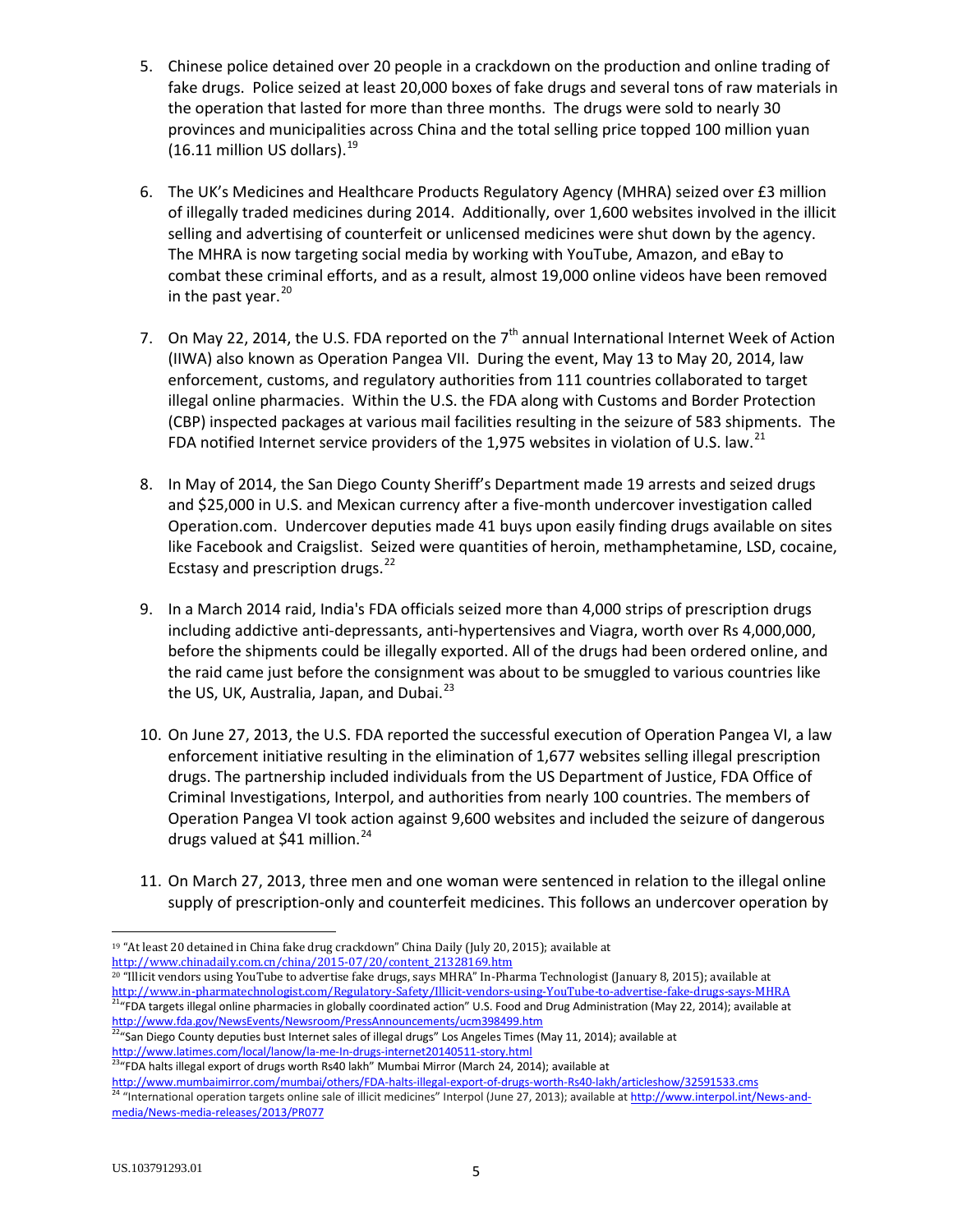the Medicines and Healthcare Products Regulatory Agency (MHRA). Searches of the homes of those involved uncovered stashes of counterfeit medication and generic prescription-only medicine. The seizure included Viagra, Cialis, diazepam and methadone. A study of a computer also showed email traffic between Andrew Luxton, Samantha Steed, Carl Willis and others indicating the previous supply of illegitimate medicine.<sup>[25](#page-5-0)</sup>

- 12. On March 27, 2013, nine defendants were sentenced for their roles in illegally distributing controlled substances to customers who bought the drugs from illicit Internet pharmacies. The defendants were also collectively ordered to forfeit more than \$94 million in illegal proceeds. Drug Enforcement Administration Acting Special Agent in Charge Bruce C. Balzano stated, "prescription drug abuse has risen to alarming levels, often times leaving a trail of devastation behind and negatively impacting our communities. The individuals sentenced this week were involved in online pharmacy schemes that were illegally distributing controlled substances."<sup>[26](#page-5-1)</sup>
- 13. On March 13, 2013, Edmond Paolucci, 54, of Coventry, Rhode Island and Patrick Cunningham, 44, of Cranston, Rhode Island, admitted to the court that they participated in a conspiracy to repackage illegal drugs and sell them under various names and labels to consumers who placed orders via the Internet. A significant portion of the profits realized from the sale of the illegal drugs was laundered back to individuals in Israel.<sup>[27](#page-5-2)</sup>
- 14. On August 9, 2012, a Puerto Rican man faced up to 10 years in prison after being found guilty by a jury on U.S. federal charges stemming from his role as a key operative for a drug ring that distributed large quantities of Chinese-made counterfeit pharmaceuticals throughout the United States and worldwide. Special agents with U.S. Immigration and Customs Enforcement's (ICE) Homeland Security found more than 100,000 pills made to resemble a variety of popular prescription medications, including Viagra, Cialis, Valium, Xanax and Lipitor.<sup>[28](#page-5-3)</sup>
- 15. On August 5, 2012, Chinese government officials seized "more than \$182 million of counterfeit pharmaceuticals …in the latest attempt to clean up a food and drug market that has been flooded with fakes." Chinese police arrested more than 2,000 individuals and destroy 1,100 production facilities for producing counterfeit drugs.<sup>[29](#page-5-4)</sup>
- 16. On April 24, 2012, two men pleaded guilty and were sentenced for smuggling counterfeit and misbranded pharmaceuticals into the U.S. Both men operated an Internet business in Israel that used multiple websites to illegally sell large amounts of prescription drugs to U.S. purchasers. In total, they sent approximately 9,000 separate drug shipments to U.S. purchasers, generating over \$1.4 million in gross profit. Ultimately, one man received 10 months in federal prison, was fined \$30,000 and forfeited \$50,000. The other man received one year of probation, was fined \$15,000 and forfeited \$15,000. $30$

<span id="page-5-0"></span><sup>&</sup>lt;sup>25</sup> "Three men and one woman sentenced in counterfeit medicines case" MHRA (March 27, 2013); available at [http://www.mhra.gov.uk/NewsCentre/Pressreleases/CON254851](http://www.google.com/url?q=http://www.mhra.gov.uk/NewsCentre/Pressreleases/CON254851&usd=2&usg=ALhdy2-crcAXl_j7MZVcbkd4dNML5KxoNA)

<span id="page-5-1"></span><sup>26</sup> "Nine Sentenced For Illegally Distributing Controlled Substances Over The Internet" Department of Justice (March 27, 2013) available at [http://www.justice.gov/usao/can/news/2013/2013\\_03\\_27\\_nine.sentenced.press.html](http://www.justice.gov/usao/can/news/2013/2013_03_27_nine.sentenced.press.html)

<span id="page-5-2"></span><sup>&</sup>lt;sup>27</sup> "Two Plead Guilty to Participation in International Conspiracy to Import and Distribute Prescription Drugs and Anabolic Steroids" Department of Justice (March 13, 2013)[. http://www.justice.gov/usao/ri/news/2013/mar2013/steroids.html](http://www.justice.gov/usao/ri/news/2013/mar2013/steroids.html) <sup>28</sup> "Man convicted for role in international counterfeit drug distribution scheme

<span id="page-5-3"></span>Search continues for organization's ringleader" U.S. Department of Homeland Security, ICE (August 9, 2012); available at http://www.ice.gov/news/releases/1208/120809losangeles.htm

<span id="page-5-4"></span><sup>&</sup>lt;sup>29</sup> "China Arrest 2,000 Individuals and Destroys 1,100 Production Facilities for Making Counterfeit Drugs" Rx-360 (August 5, 2012) available at [http://hosted-p0.vresp.com/427409/59c2b9af06/ARCHIVE\\*\\*\\*#>](http://hosted-p0.vresp.com/427409/59c2b9af06/ARCHIVE***)<br><sup>30</sup> "2 Israeli men sentenced for smuggling counterfeit and misbranded pharmaceuticals into the United States" U.S. Department of Homeland

<span id="page-5-5"></span>Security (April 24, 2013); available at <http://www.ice.gov/news/releases/1204/120424stlouis.htm>